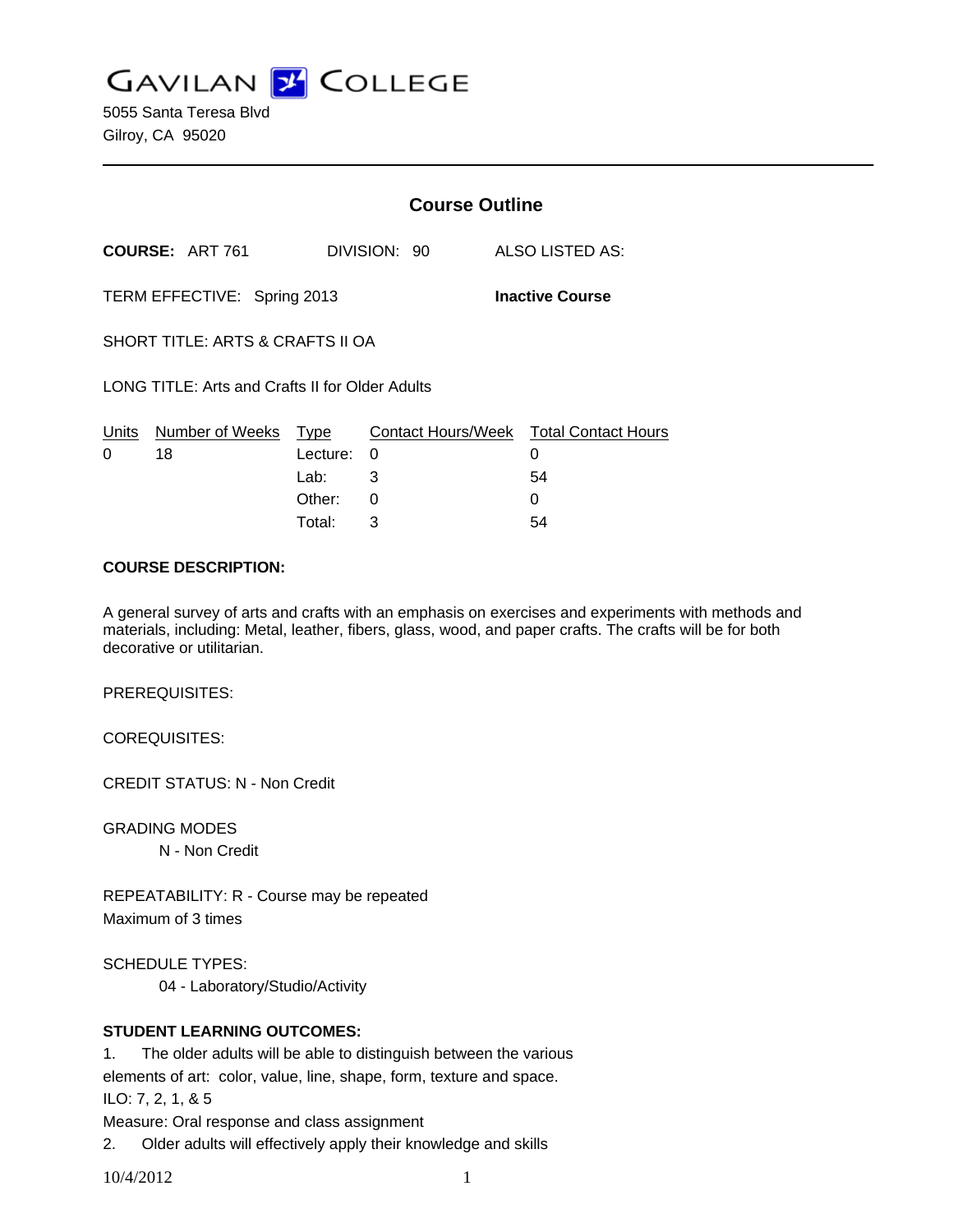towards the creation or critical appraisal of an art product.

ILO: 1, 2, 5, 6, & 7

Measure: Class projects

3. Increased social interaction to reduce the degree of social isolation will be demonstrated by the older adults.

ILO: 4 & 6

Measure: Class participation and interaction

4. The older adult will be able to improve their small muscle

dexterity for increased strength and flexibility.

ILO: 7, 2, 1, & 4

Measure: Performance and class projects

5. The older adult will develop their sense of touch as a therapeutic tool for sensory stimulation, relaxation, and physical and emotional intervention

ILO: 6, 1, 2, 4, & 7

Measure: Class participation and oral responses

# **CONTENT, STUDENT PERFORMANCE OBJECTIVES, OUT-OF-CLASS ASSIGNMENTS**

Inactive Course: 09/24/2012

9 Hours

1) Introduction to the course and course expectations: Students will also review basic safety techniques

2) Review of color theory, color meaning, key elements of art and harmonious color combinations

3) Introduction and brief History of Metalwork & examples of metal

crafts throughout the ages. Terminology will be discussed, for example, Embossing.

4) Metal Basics: Materials (Metal foil thickness), transferring tools and work surfaces

5) The following metalcraft techniques are demonstrated for students:

Cutting with a craft knife, Transferring a design, Line relief, convex

relief, flat relief and background relief, filling the hollows,

applying a paint patina, and mounting with adhesives.

6) Assignment: The Older Adult will practice a sampler that the instructor has provided and will demonstrate the step-by-step directions.

7) Students will choose a metal project to work on during class

9 Hours

1) Introduction and brief History of Leather Crafts: "Leather Use Throughout the World"

2) Lecture and discussion on "How Leather is made and used": Curing the Hides, Tanning the Leather, and Preparing the leather for tooling, carving and stamping

3) Leather Sources (cow, goat, lamb, snake, lizard, pig skin, etc.) and the pros and cons of each are discussed

4) A Leather Dictionary is reviewed with the students: Skin, side,

Back, Belly, Split, Suede, grain and full grain

5) The Basic Tools: Swivel knife, modeling tool, and stamping tools,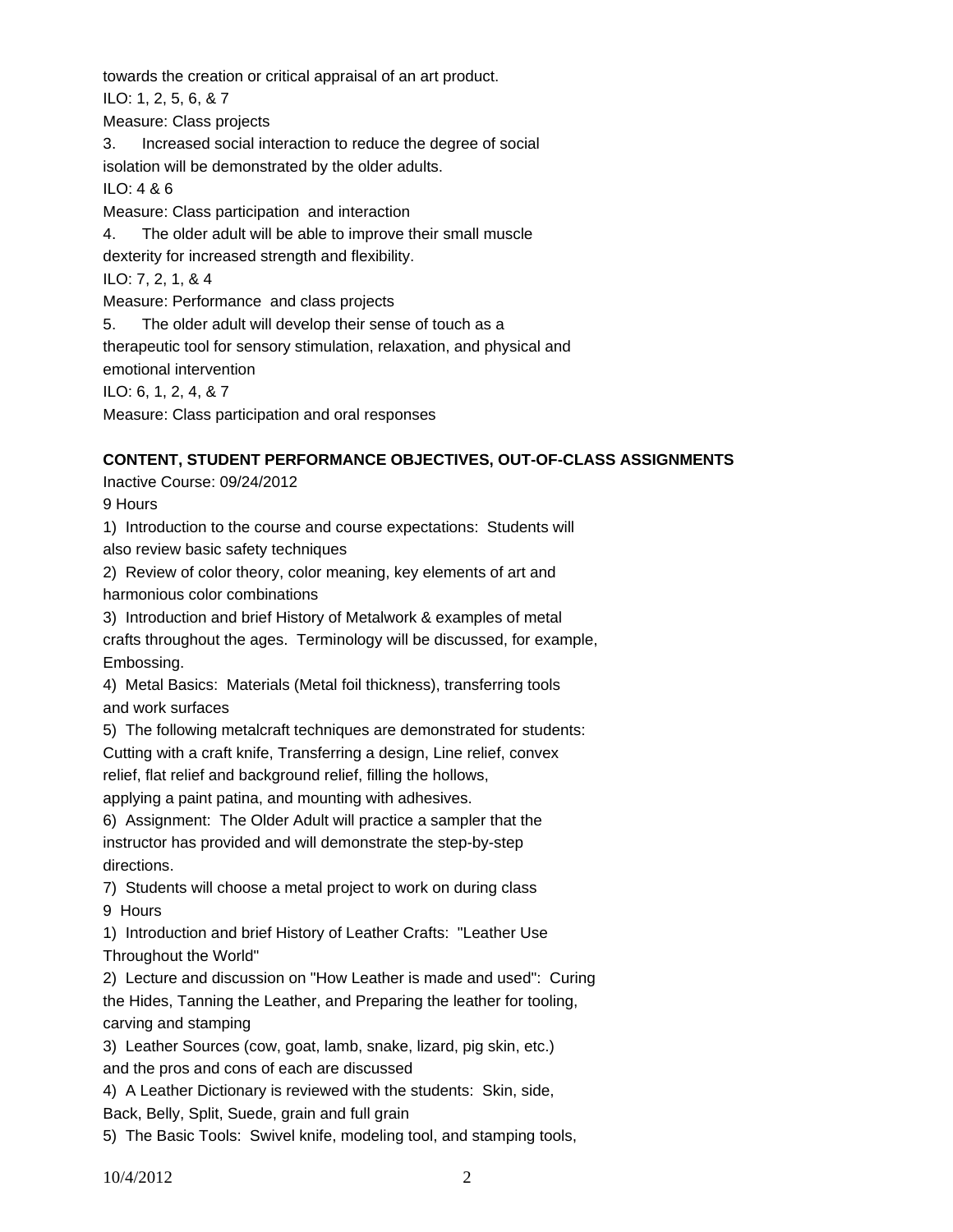mallet, edge beveller, circle edge slicker, needles

6) Leather Techniques: How to lace the leather, stamping designs,

stitching instructions, dyeing techniques, and applying leather finish

8) Lecture and demonstration on how to work with leather.

9) Assignment: Students will practice a sampler to work on

10) Students will choose a leather craft project to work on during class

9 Hours

1) Introduction to Fibers/Textile Basics (Wool, silk, Cotton, Flax,

Vegetable fibers, hair fibers and synthetic fibers

2) Review of color theory, color meaning, key elements of art and harmonious color combinations

3) Introduction and brief History of Metalwork & examples of metal crafts throughout the ages. Terminology will be discussed, for example, Embossing.

4) Metal Basics: Materials (Metal foil thickness), transferring tools and work surfaces

5) The following metalcraft techniques are demonstrated for students: Cutting with a craft knife, Transferring a design, Line relief, convex relief, flat relief and background relief, filling the hollows,

applying a paint patina, and mounting with adhesives.

6) Assignment: The older adult will practice a sampler that the instructor provides and will demonstrate the step-by-step directions.

- 7) Students will choose a fiber/textile project for their craft 9 Hours
- 1) Introduction to Glass Basics: Mosaics, stained glass and beadwork

2) History of Glasswork and mosaics

- 3) Types of glass, tiles and beads
- 4) Equipment, tools and materials: Bases, adhesives, cement, sands, cement dyes

5) Basic Techniques: Cutting and shaping, designing, breaking,

grouting, application of copper foil and soldering

6) Assignment: The older adult will practice a sampler that the

instructor provides and will demonstrate the step-by-step directions

7) Students will choose a glass project for their craft

9 Hours

1) Introduction to Wood Basics

2) Examples of woodworking crafts are shared with the students

3) Basic woodworking tools: Hammer, nail set, combination square, screwdriver, tape measure, utility knife, sandpaper block, putty knife and hand-scraper, and clamps

4) Materials: Finishing nails, wooden plugs, sandpaper, wood screws, woodworking glue, glue brush and wood filler

5) Examples of common types of wood: Cherry, oak, walnut, maple, poplar mahogany, and pine

6) Basic Techniques: Tips on sanding, clamping and gluing

7) The instructor will demonstrate step-by-step how to do a small bird cage using scrap wood, popsicles or tree twigs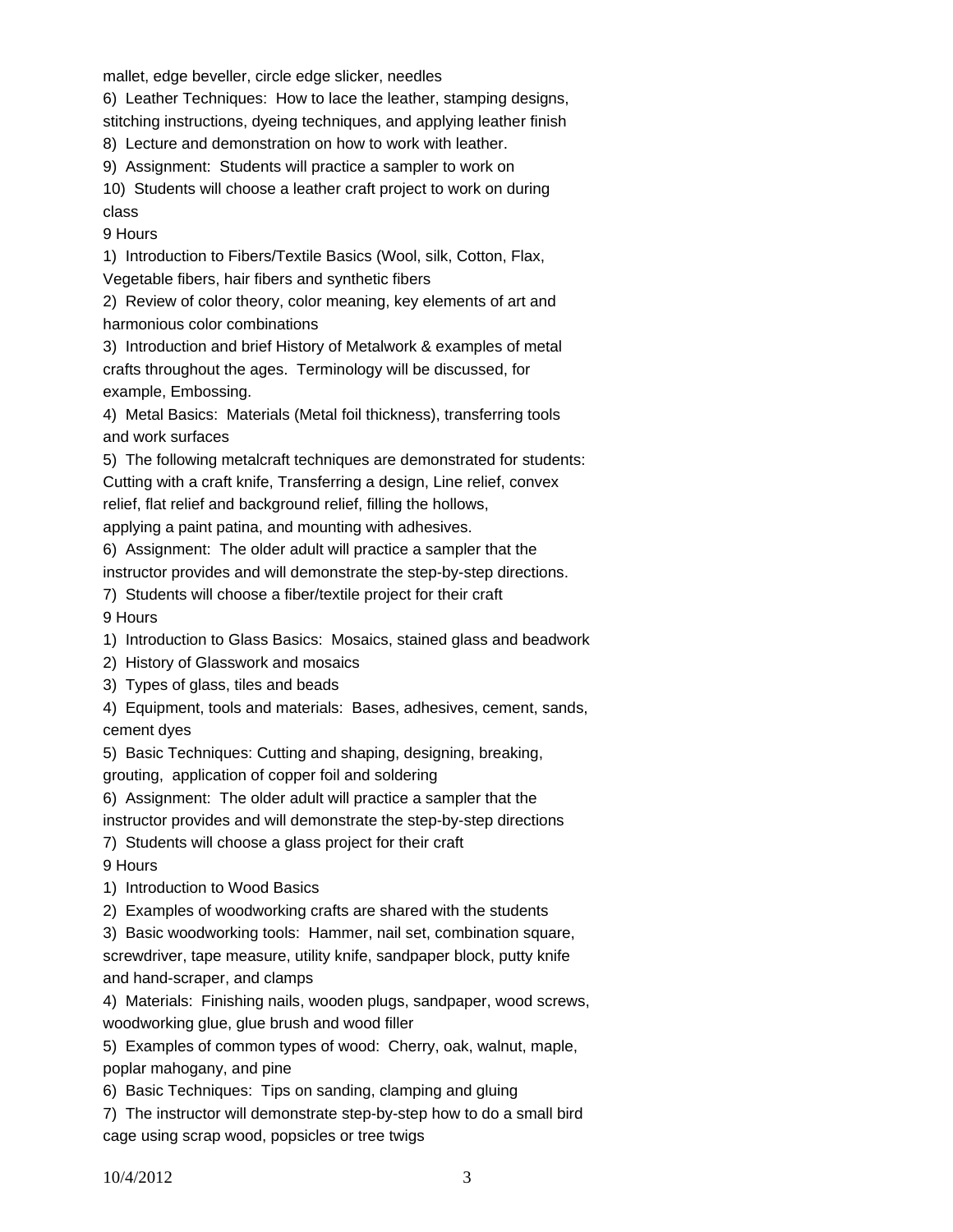8) Assignment: The students will decide on a wood crafts project to complete

9 Hours

1) Introduction and history to Paper Crafts

2) Examples of the different kinds of paper are shared with the students: Art papers, tissue paper, napkins, paper boards, vellum and scrapbook papers, printed papers and handmade papers

3) Tools and supplies and how they are used are explained to the students: Metal edged rulers, bone folder, drawing pencils, French curve, compass, brushes, tapes and staplers, glues, cutting and piercing tools

4) Paper craft Techniques are demonstrated for the students:

Decoupage, weaving, folding, stitching, cutting and piercing and paper Mache

5) The instructor will demonstrate step-by-step and the students will practice making a paper craft sampler

6) Assignment: The students will select 2-3 paper crafts for individual projects

# METHODS OF INSTRUCTION:

The older adult students will experience various arts and crafts through lecture, demonstrations and individual hands-on projects using various art methods and materials.

## **REPRESENTATIVE TEXTBOOKS:**

### **ARTICULATION and CERTIFICATE INFORMATION**

 Not Transferable UC TRANSFER: Not Transferable Associate Degree: CSU GE: IGETC: CSU TRANSFER:

#### **SUPPLEMENTAL DATA:**

Basic Skills: N Classification: L Noncredit Category: H Cooperative Education: Program Status: 2 Stand-alone Special Class Status: N CAN: CAN Sequence: CSU Crosswalk Course Department: CSU Crosswalk Course Number: Prior to College Level: Y